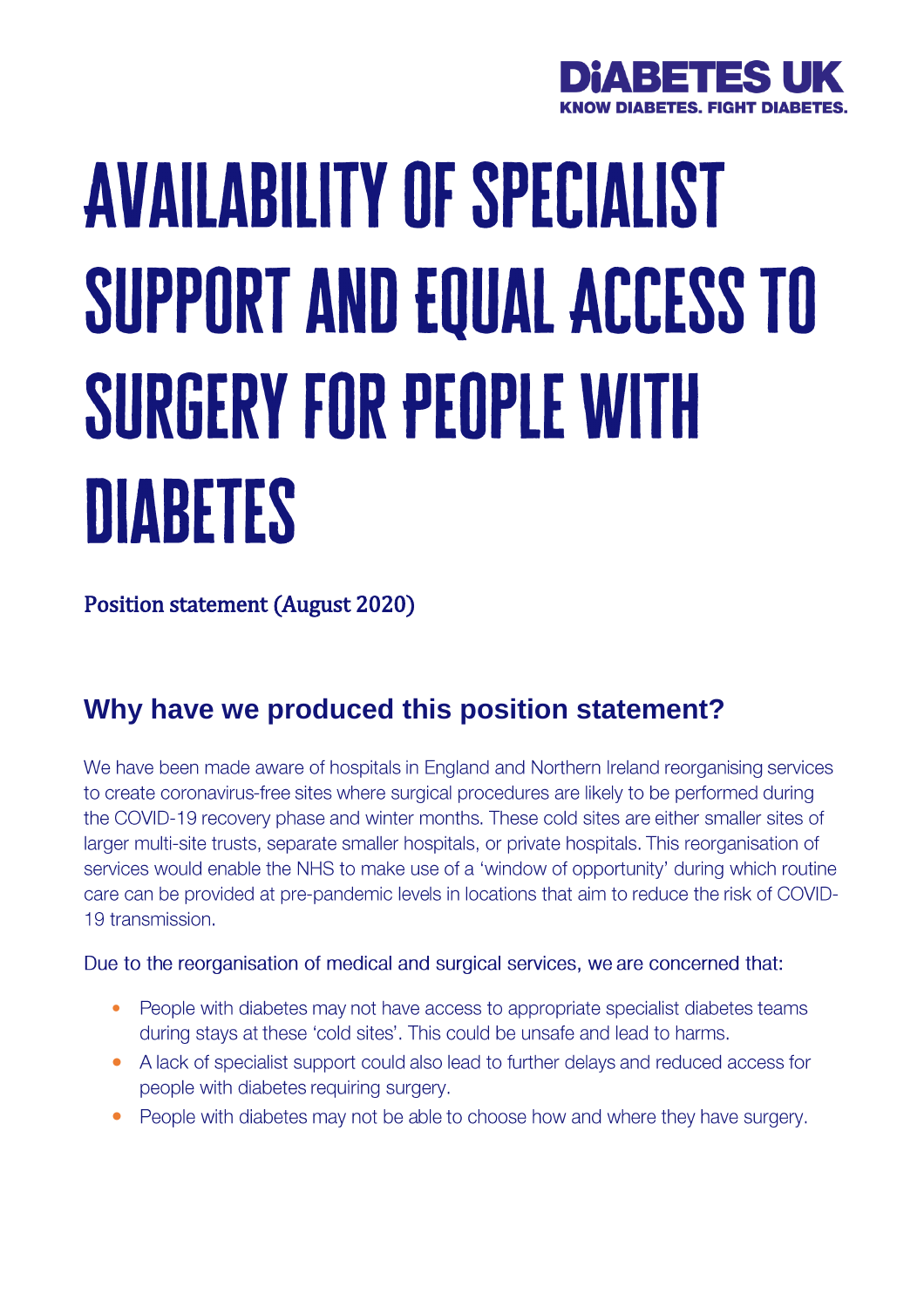### DIARETES **KNOW DIABETES. FIGHT DIA**

## **How did we develop this position?**

We have spoken with healthcare professionals across the UK, professional groups such as ABCD and the Centre for Perioperative Care, and our council of People Living with Diabetes to gather insight about issues, concerns and best practice.

#### **Centre for Perioperative Care (CPOC)**

*The Centre for Perioperative Care (CPOC) fully supports preoperative optimisation of people with diabetes and the continuing need for access to specialist diabetes services throughout the perioperative period, at all centres conducting surgery, during the COVID-19 pandemic.*

#### **ABCD**

*ABCD is fully supportive of this position statement. Patients with diabetes need to have equal access to elective surgery opportunities. It is of paramount importance that robust diabetes pathways are in place, with timely access to specialist teams and good communication between the patient, all specialist teams and Primary Care.*

## **What needs to happen now?**

We call for local health systems to ensure:

- People with diabetes are made aware of any differences to the care they may receive in the coming months and are given a choice in where and when they have surgery.
- Surgical care pathways for people with diabetes are in place at all sites where surgery is carried out. These pathways must be appropriately resourced and created in collaboration with local diabetes inpatient teams. Pathways must:
	- o Link with primary care for pre-operative consultation and discharge follow-up.
	- o Enable people with diabetes and surgical clinicians to access immediate support and clinical review from the diabetes specialist team.
	- o Stipulate diabetes specialist review of any surgical cancellations or delays.